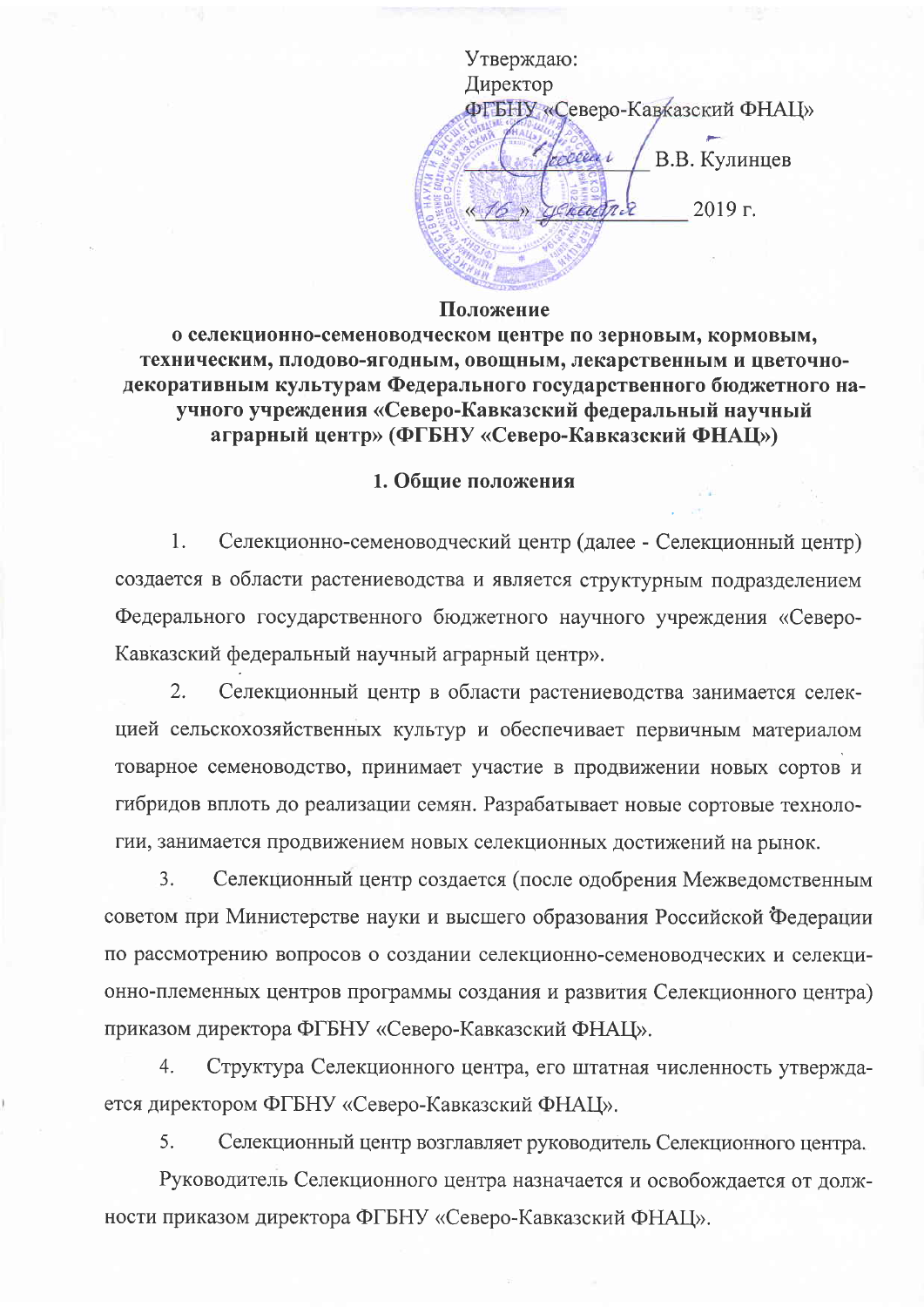Руководитель Селекционного центра осуществляет организацию и руководство деятельностью Селекционного центра и несет ответственность за результаты его работы. Руководитель Селекционного центра подчиняется непосредственно директору ФГБНУ «Северо-Кавказский ФНАЦ».

6. Селекционный центр действует на основании настоящего Положения (далее - Положение), в котором определены цели, задачи и функции, структура Селекционного центра, а также права и обязанности руководителя Селекционного центра.

 $7<sub>1</sub>$ В своей деятельности Селекционный центр руководствуется законодательством Российской Федерации, уставом, Положением, решениями ученого совета ФГБНУ «Северо-Кавказский ФНАЦ», решениями Межведомственного совета комплексного плана научных исследований по соответствующему направлению (далее - МВС КПНИ), приказами и распоряжениями директора, правилами внутреннего трудового распорядка и иными локальными нормативными актами ФГБНУ «Северо-Кавказский ФНАЦ».

8. Работники Селекционного центра обладают необходимой квалификацией.

## 2. Цели Селекционного центра

9. Целью деятельности Селекционно-семеноводческого центра является обеспечение научно-исследовательской деятельности по селекции сельскохозяйственных культур и организация научно-практической работы в области селекции и оригинального семеноводства сельскохозяйственных культур, входящих в область деятельности Селекционного центра.

#### $3.$ Задачи Селекционного центра

10. Основными задачами Селекционного центра являются:

10.1. Организация и осуществление научно-исследовательской и научнопрактической работы в области сельского хозяйства для создания и внедрения в агропромышленный комплекс современных технологий, в том числе на основе собственных разработок.

10.2. Поиск, сохранение и вовлечение в селекционный процесс генетиче-

 $\overline{2}$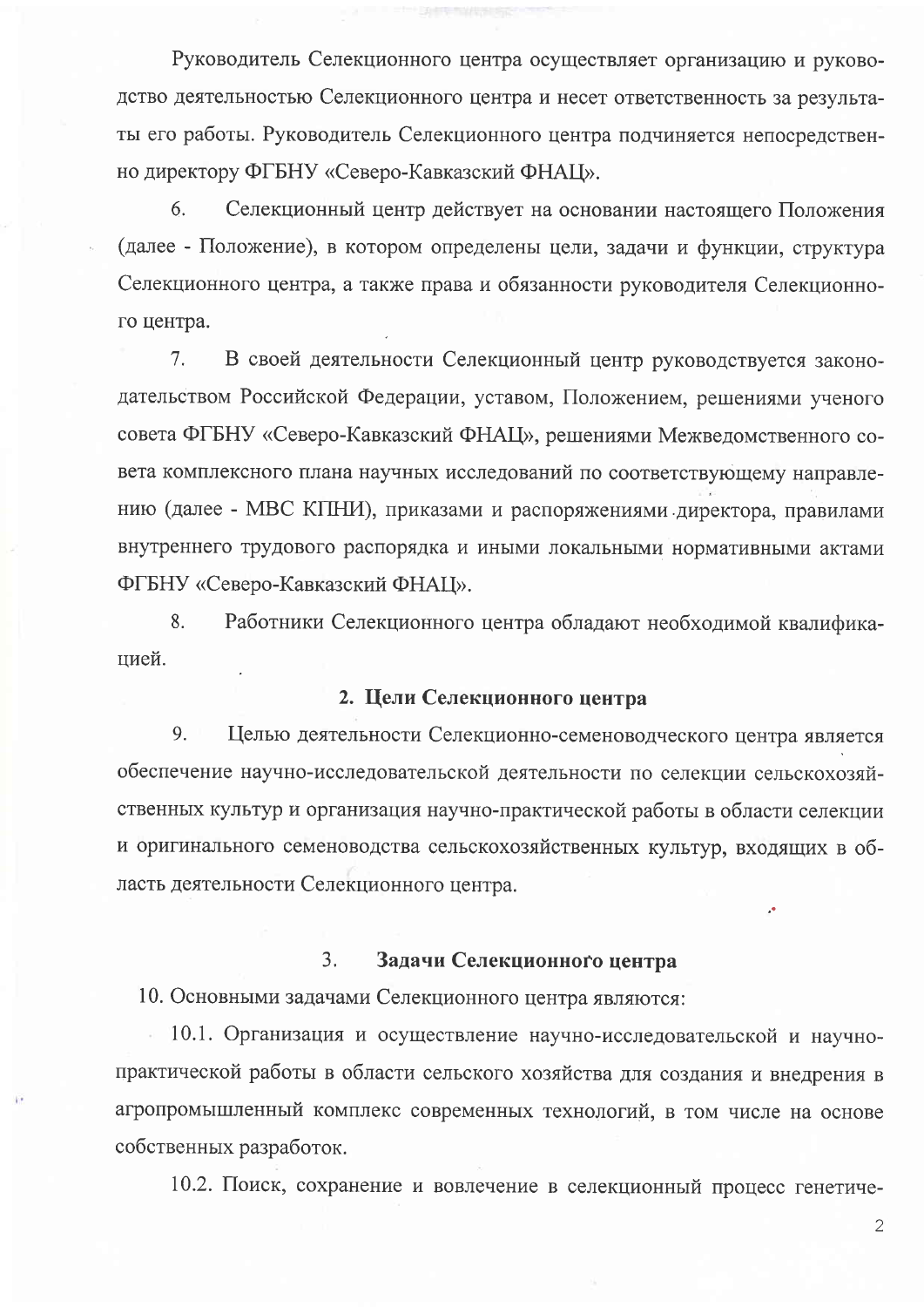ских источников, обеспечивающих получение сортов и гибридов с заданными признаками по соответствующей культуре.

10.3. Поддержание коллекций селекционного материала, созданного генофонда и дикорастущих форм по соответствующим культурам.

10.4. Создание сортов и гибридов нового поколения разных сроков созревания, сочетающих высокую продуктивность и качественные показатели с комплексной устойчивостью к биотическим и абиотическим стрессам, удовлетворяющих по хозяйственно ценным признакам требования сельскохозяйственных производителей, потребительского рынка и экологической безопасности.

10.5. Создание и развитие конкурентоспособного фонда оригинального семенного материала отечественных сортов и гибридов сельскохозяйственных культур, входящих в область деятельности Селекционного центра.

10.6. Участие в товарном семеноводстве и доведении до кондиций товарных партий семян.

10.7. Разработка новых сортовых технологий, продвигающих селекционные новинки на рынок.

10.8. Создание, пополнение и администрирование единой интегрированной базы данных, включающей в себя блоки данных по генетике, селекции, семеноводству, средствам диагностики и защиты растений, технологиям хранения на основе научных публикаций, патентных баз данных, результатов исследования семенного материала первичных ступеней размножения в процессе оригинального семеноводства гибридов растений.

10.9. Подготовка кадров в области генетики, селекции, семеноводства, семеноведения и биотехнологии сельскохозяйственных растений, в том числе в рамках повышения квалификации специалистов агропромышленного комплекса (АПК).

# 4. Направления деятельности Селекционного центра

11. Направлениями деятельности Селекционного центра являются:

11.1. Поддержка и формирование генетических коллекций новыми донорами хозяйственно-ценных признаков.

11.2. Использование молекулярных маркеров при создании новых доноров

3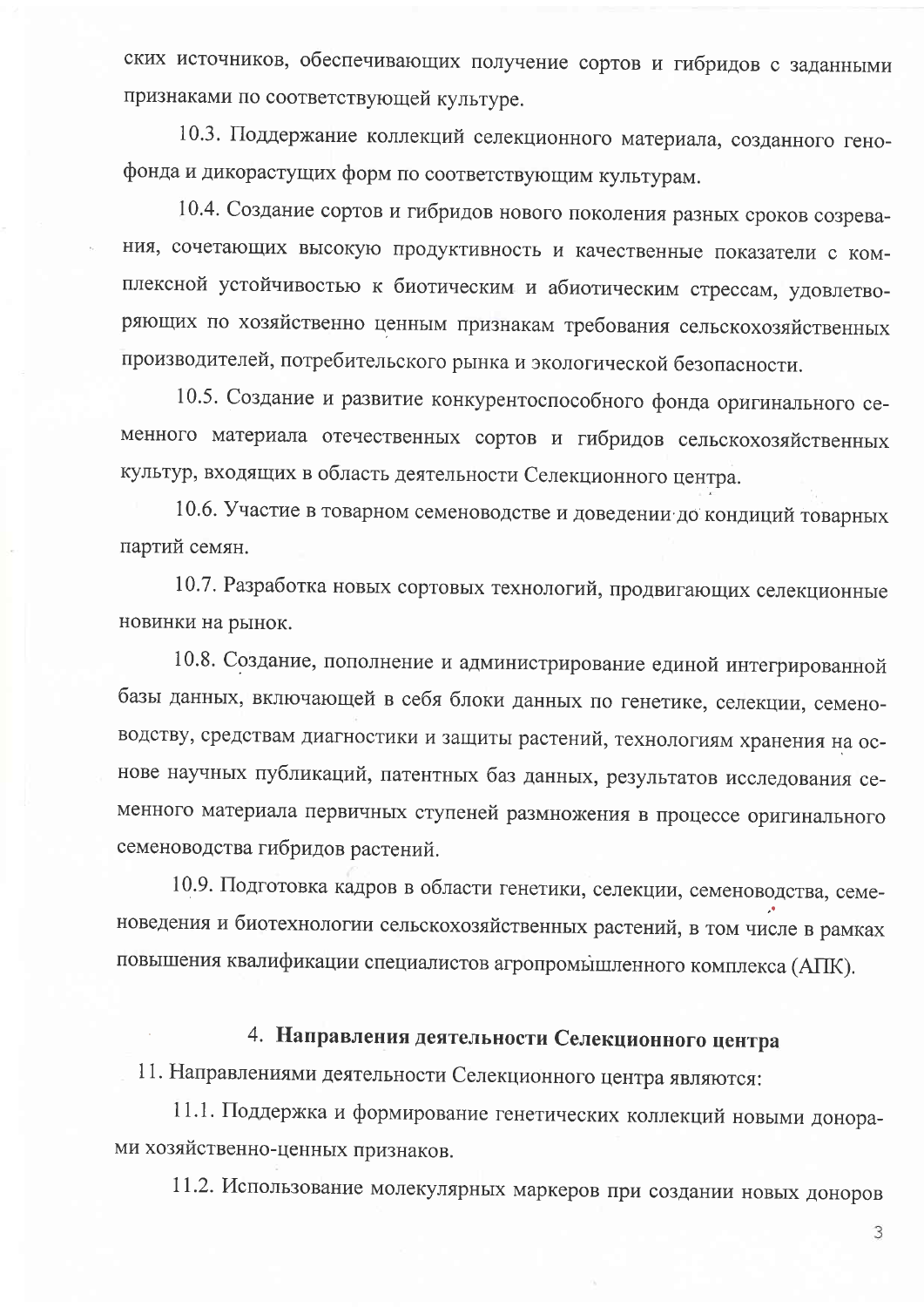хозяйственно-ценных признаков родительских линий и форм растений с заданными свойствами для вовлечения их в селекционный процесс.

11.3. Создание перспективных сортов, гибридов и подвоев различного целевого назначения на основе отселектированных доноров и родительских линий, обладающих комплексом хозяйственно ценных признаков.

11.4. Подготовка и передача новых генотипов для государственного сортоиспытания.

11.5. Применение современных биотехнологических методов оздоровления и хранения in vitro материала перспективных сортов и гибридов.

11.6. Оздоровление и поддержание in vitro коллекции новых перспективных сортов и гибридов для использования в семеноводческих и питомниководческих программах.

11.7. Тиражирование исходного оздоровлённого посевного материала.

11.8. Выращивание первого поколения и супер элиты в оригинальном семеноводстве.

11.9. Создание эффективной системы селекции и семеноводства, обеспечивающей повышение конкурентоспособности новых отечественных сортов и ускоренное внедрение перспективных сортов в производство.

11.10. Идентификация эффективных доноров хозяйственно ценных признаков.

11.11. Развитие биоинженерных технологий и «маркер опосредованной селекции» в направлении адаптивности, повышения урожайности, качества и комплексной устойчивости к биотическим и абиотическим факторам как основы для создания сортов сельскохозяйственных растений нового поколения.

# 5. Организация деятельности Селекционного центра

Базовые требования к организации деятельности Селекционного центра: 12.

12.1. Опыт профессиональной работы работников Селекционного центра в области селекции и семеноводства.

12.2. Утвержденная научная программа по созданию новых сортов и развитию оригинального семеноводства.

12.3. Наличие площадей для селекции сельскохозяйственных культур и ор-

4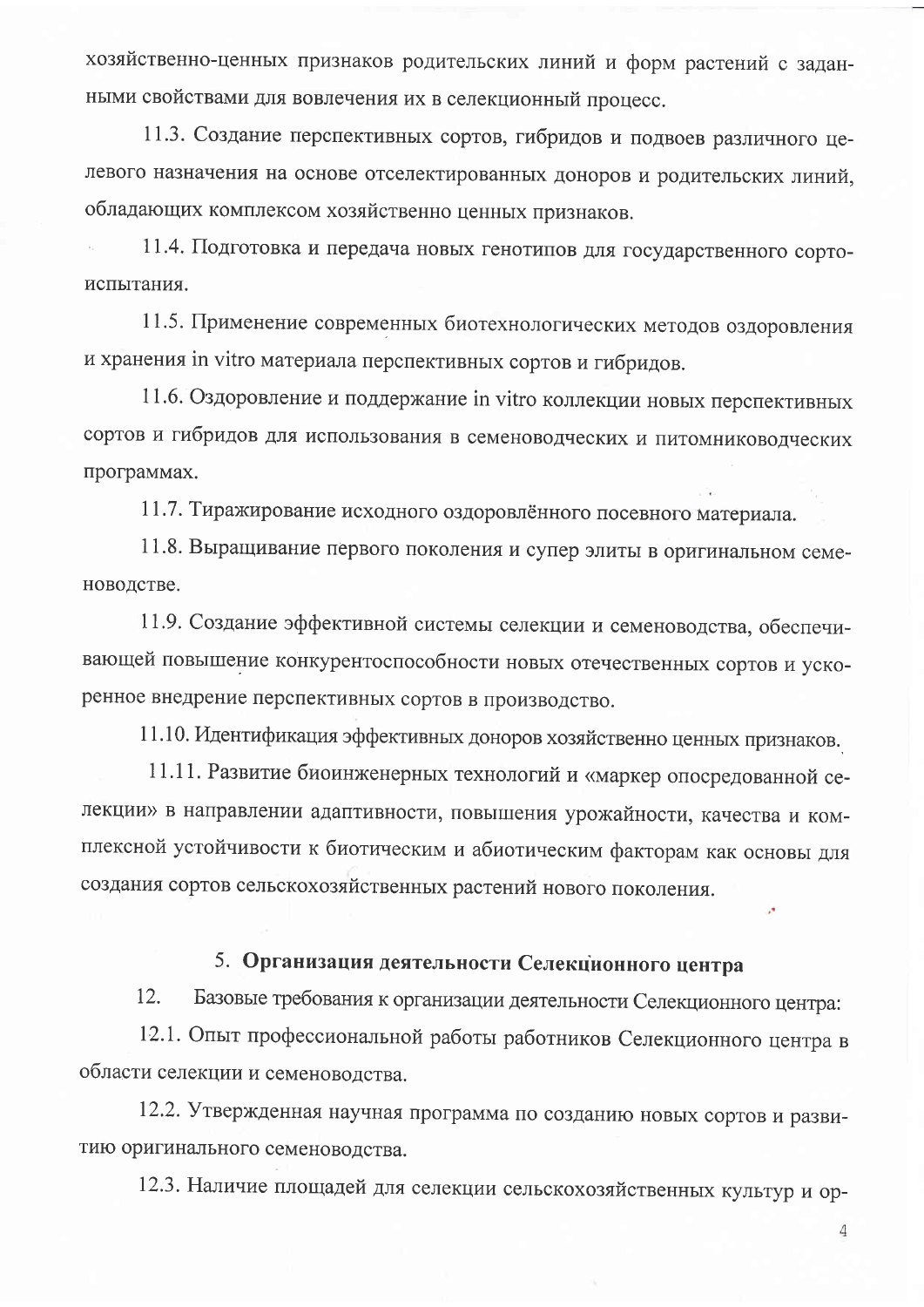ганизации научно-практической работы в области селекции и оригинального семеноводства.

12.4. Для выполнения поставленных задач Селекционносеменоводческий центр располагает необходимой инфраструктурой для обеспечения своей леятельности.

## 3. Функции Селекционного центра

13. Функциями Селекционного центра являются:

13.1. Организация и осуществление научно-исследовательской и научнопрактической работы в области селекции, первичного и оригинального семеноводства сельскохозяйственных культур, отвечающей уровню современных требований.

13.2. Обеспечение современного уровня ведения селекционногенетических работ при создании новых гибридов и сортов.

13.3. Обеспечение современного уровня ведения селекционногенетических работ при создании новых гибридов и сортов.

13.4. Получение новых теоретических и практических данных в области селекции и оригинального семеноводства.

13.5. Разработка и освоение адаптивных ресурсо- и энергосберегающих технологий в области возделывания сельскохозяйственных культур, входящих в

область деятельности Селекционного центра, с учетом достижений сельскохозяйственной науки и введения новых видов удобрений, химических и биологических препаратов, машин и механизмов.

13.6. Проведение научных исследований по проектам научных тем и разработок, получивших финансовую поддержку (гранты) от государственных научных фондов Российской Федерации, фондов международных и иностранных организаций.

13.7. Организация и участие в конференциях, симпозиумах, семинарах (в том числе международных), школах молодых учёных и иных мероприятий по обмену научной информацией, результатами и опытом работы.

5